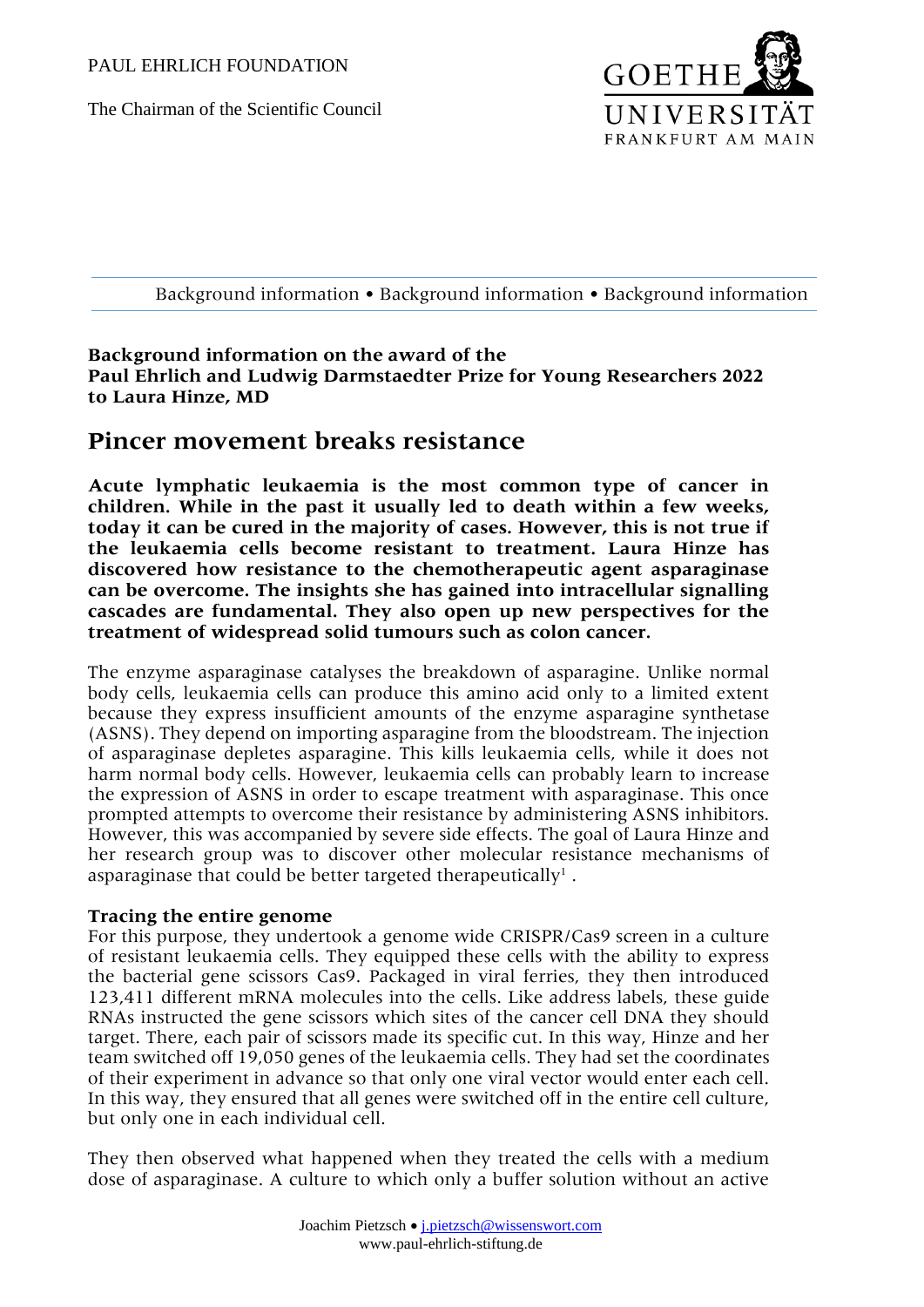The Chairman of the Scientific Council



ingredient was added served as a control. As expected, the cells that died most frequently under asparaginase treatment were those in which ASNS was absent. They had apparently lost their resistance most severely. However, cells in which one of the two genes NKD2 and LGR6 had been switched off also died particularly frequently. Conversely, this indicated that leukaemia cells in which these genes function become resistant particularly frequently. Targeted silencing of these two genes by RNA interference confirmed this finding. In further steps, Hinze proved that both genes code for inhibitors of the Wnt signalling pathway.

### **Control of a transcription factor**

The first Wnt signalling molecules were discovered in the 1980s in oncological and embryological research<sup>2</sup>. They primarily serve the communication between neighbouring cells. They model form and function of cell assemblies and accordingly control embryonic development. Later, they are primarily responsible for repair and maintenance work in tissue. In humans, 19 different Wnt messengers are known today, which transmit their signals via specific membrane receptors into the cell interior. In the most important Wnt signalling pathway, such signals prevent the degradation of the protein ß-catenin in the cytoplasm. It accumulates, migrates into the cell nucleus and, as a potent transcription factor, stimulates the expression of growth factors there. The untimely activation of the Wnt signalling pathway therefore favours the development of cancer. It can be caused by mutations of molecules of the signalling pathway.

The everyday task of ß-catenin is to mechanically contribute to the adhesion of neighbouring cells. Excess amounts of the molecule are promptly disposed of in the cytosol when the Wnt signalling pathway is inactive. For this purpose, ß-catenin is first brought into a molecular workshop consisting of two scaffold proteins and two kinases. Only when both kinases have phosphorylated it in turn can ß-catenin be tagged with ubiquitin labels that mark it for degradation. The main role in this molecular workshop is played by the enzyme glycogen synthase kinase 3 (GSK3).

Originally discovered as a regulator of glycogen synthesis, GSK3 is now considered the most versatile of all enzymes. It deals with more than 100 different substrates in its biocatalytic work and seems to appear with a different order in almost all cellular signalling pathways. Pathophysiological, GSK3 was first associated with diseases of the central nervous system, be it with the phosphorylation of the tau protein in Alzheimer's disease or with bipolar disorder. The classical mood stabilizer Lithium is a GSK3 inhibitor. GSK3 has also been described as a promoter of inflammatory diseases. It can act as a tumour suppressor in some cancers and promote tumour growth in others. GSK3 occurs in two isoforms, alpha and beta.<sup>3</sup>

## **Cutting off the supply route**

In acute lymphatic leukaemia, GSK3 presumably initiates resistance to treatment with asparaginase. Only after GSK3 has prepared the ubiquitination of ß-catenin, the latter is fed to the proteasome, where it is broken down into small fragments and amino acids like all proteins that could harm the cell or that it does not need. From this source, the leukaemia cell fetches the asparagine that it has been deprived